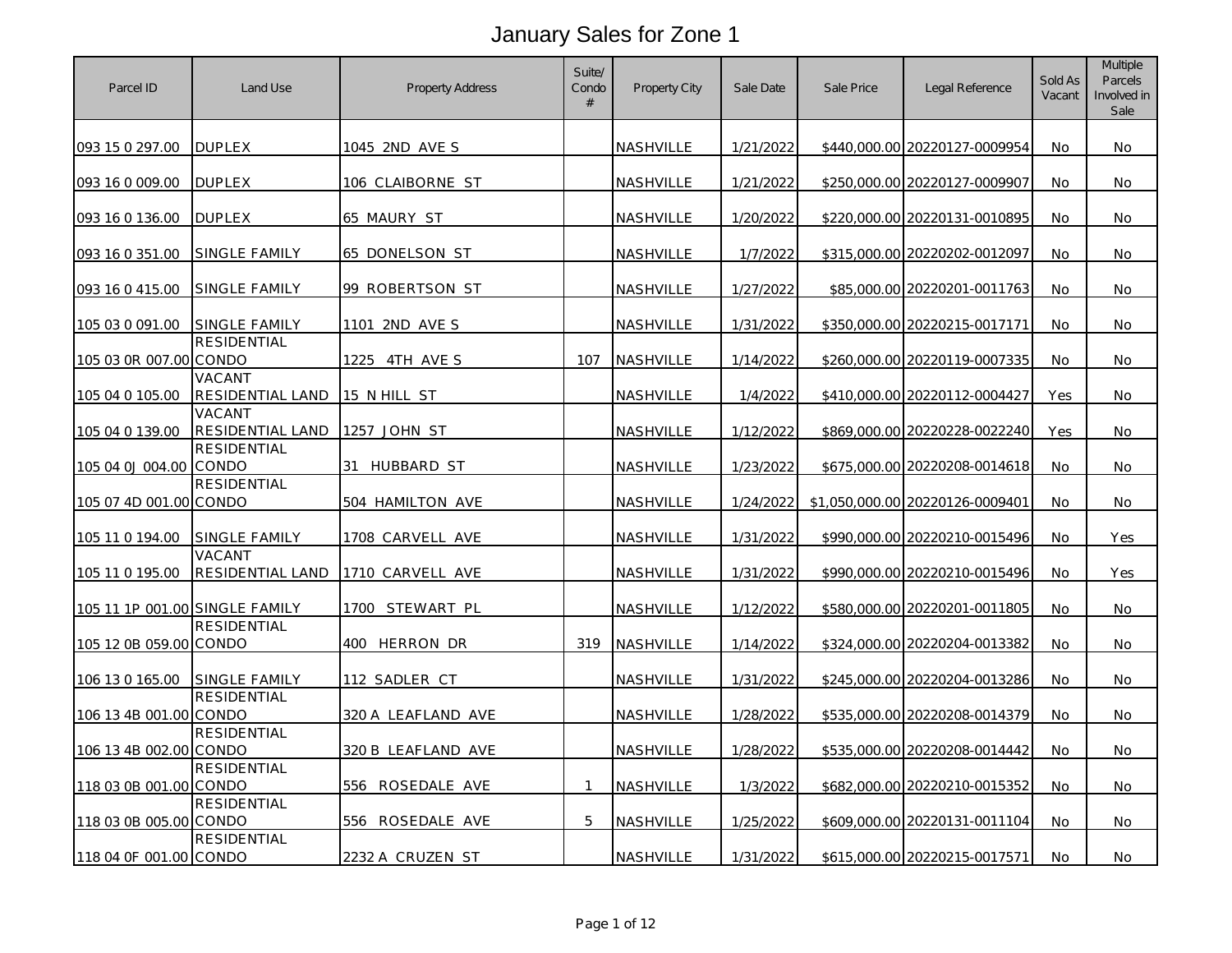| Parcel ID              | Land Use                   | <b>Property Address</b> | Suite/<br>Condo<br># | <b>Property City</b> | Sale Date | Sale Price | Legal Reference               | Sold As<br>Vacant | Multiple<br>Parcels<br>Involved in<br>Sale |
|------------------------|----------------------------|-------------------------|----------------------|----------------------|-----------|------------|-------------------------------|-------------------|--------------------------------------------|
| 118 04 0S 001.00 CONDO | <b>RESIDENTIAL</b>         | 2220 A KLINE AVE        |                      | NASHVILLE            | 1/7/2022  |            | \$585,000.00 20220118-0006499 | No                | No                                         |
| 119 01 0 104.00        | SINGLE FAMILY              | 2221 SADLER AVE         |                      | NASHVILLE            | 1/10/2022 |            | \$415,000.00 20220118-0006416 | No                | No                                         |
| 119 01 0 477.00        | <b>DUPLEX</b>              | 220 A PEACHTREE ST      |                      | <b>NASHVILLE</b>     | 1/21/2022 |            | \$300,000.00 20220218-0018963 | No                | No                                         |
| 119 01 0K 001.00 CONDO | <b>RESIDENTIAL</b>         | 2211 A SADLER AVE       |                      | NASHVILLE            | 1/21/2022 |            | \$549,900.00 20220202-0012124 | <b>No</b>         | No                                         |
| 119 03 0 025.00        | SINGLE FAMILY              | 103 GARWOOD DR          |                      | <b>NASHVILLE</b>     | 1/27/2022 |            | \$320,000.00 20220214-0016375 | No.               | No                                         |
| 119 03 0 025.00        | SINGLE FAMILY              | 103 GARWOOD DR          |                      | NASHVILLE            | 1/27/2022 |            | \$300,000,00 20220201-0011538 | No.               | No                                         |
| 119 03 0 037.00        | <b>SINGLE FAMILY</b>       | 123 DODGE DR            |                      | NASHVILLE            | 1/7/2022  |            | \$340,000.00 20220208-0014336 | <b>No</b>         | No.                                        |
| 119 03 0 072.00        | SINGLE FAMILY              | 136 DODGE DR            |                      | NASHVILLE            | 1/31/2022 |            | \$295,000.00 20220211-0016225 | No                | No                                         |
| 119 06 0 240.00        | SINGLE FAMILY              | 75 WHITSETT RD          |                      | NASHVILLE            | 1/28/2022 |            | \$560,000.00 20220203-0012844 | <b>No</b>         | <b>No</b>                                  |
| 119 06 0 245.00        | <b>SINGLE FAMILY</b>       | 61 WHITSETT RD          |                      | NASHVILLE            | 1/24/2022 |            | \$485,000,00 20220203-0012664 | No.               | No                                         |
| 119 10 0B 026.00 CONDO | <b>RESIDENTIAL</b>         | 212 THOMPSON PARK DR    |                      | NASHVILLE            | 1/7/2022  |            | \$407,500.00 20220125-0009061 | No.               | No                                         |
| 119 10 0B 034.00 CONDO | <b>RESIDENTIAL</b>         | THOMPSON PARK DR<br>208 |                      | NASHVILLE            | 1/8/2022  |            | \$485,000.00 20220126-0009395 | No                | No                                         |
| 119 13 0 151.00        | SINGLE FAMILY              | 3002 LOUISE DR          |                      | NASHVILLE            | 1/21/2022 |            | \$340,000.00 20220207-0013891 | No.               | No                                         |
| 119 13 0 227.00        | <b>SINGLE FAMILY</b>       | 461 RADNOR ST           |                      | NASHVILLE            | 1/28/2022 |            | \$362,000.00 20220201-0011457 | <b>No</b>         | No.                                        |
| 119 13 0 245.00        | SINGLE FAMILY              | 3020 LOUISE DR          |                      | NASHVILLE            | 1/31/2022 |            | \$679,000.00 20220214-0016855 | <b>No</b>         | <b>No</b>                                  |
| 119 13 0 289.00        | VACANT<br>RESIDENTIAL LAND | 317 TANKSLEY AVE        |                      | NASHVILLE            | 1/25/2022 |            | \$250,000.00 20220204-0013112 | Yes               | No.                                        |
| 119 14 0 084.00        | SINGLE FAMILY              | 247 TIMMONS ST          |                      | NASHVILLE            | 1/11/2022 |            | \$285,000.00 20220119-0007104 | No.               | No                                         |
| 119 14 0A 051.00 CONDO | <b>RESIDENTIAL</b>         | 2929 SELENA DR          | 51                   | NASHVILLE            | 1/28/2022 |            | \$175,000.00 20220210-0015349 | No.               | No                                         |
| 133 02 0 109.00        | SINGLE FAMILY              | 308<br>ANTIOCH PIKE     |                      | NASHVILLE            | 1/31/2022 |            | \$556,500.00 20220214-0017034 | No                | No                                         |
| 133 02 0 201.00        | SINGLE FAMILY              | 184 ANTIOCH PIKE        |                      | NASHVILLE            | 1/5/2022  |            | \$340,900.00 20220113-0005274 | No                | No                                         |
| 133 05 0 015.00        | SINGLE FAMILY              | 3512 SAINDON ST         |                      | NASHVILLE            | 1/12/2022 |            | \$705,000.00 20220121-0008093 | No                | No                                         |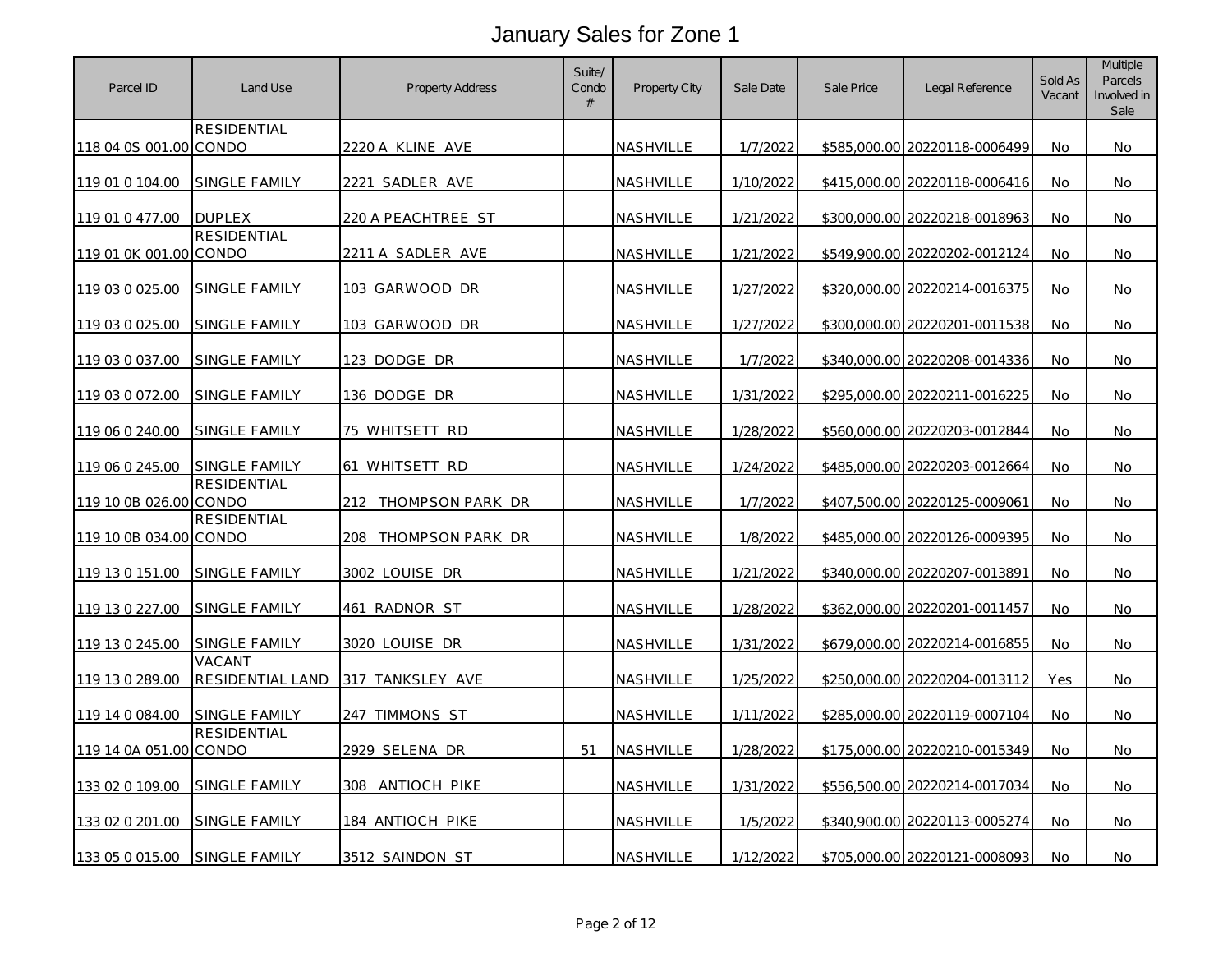| Parcel ID                      | Land Use             | <b>Property Address</b> | Suite/<br>Condo<br># | Property City    | Sale Date | Sale Price | Legal Reference               | Sold As<br>Vacant | <b>Multiple</b><br>Parcels<br>Involved in<br>Sale |
|--------------------------------|----------------------|-------------------------|----------------------|------------------|-----------|------------|-------------------------------|-------------------|---------------------------------------------------|
| 133 06 0 277.00                | <b>SINGLE FAMILY</b> | 218 WHEELER AVE         |                      | <b>NASHVILLE</b> | 1/31/2022 |            | \$325,000.00 20220131-0010746 | No.               | No.                                               |
| 133 07 0 254.00                | <b>SINGLE FAMILY</b> | 183 WOODSON LN          |                      | NASHVILLE        | 1/31/2022 |            | \$430,000,00 20220202-0012420 | No.               | No                                                |
| 133 07 0A 001.00 CONDO         | <b>RESIDENTIAL</b>   | 115 MCCALL ST           |                      | NASHVILLE        | 1/24/2022 |            | \$650,000.00 20220214-0016957 | No.               | No                                                |
| 133 08 0 062.00                | <b>DUPLEX</b>        | 228 BREVARD CT          |                      | <b>NASHVILLE</b> | 1/7/2022  |            | \$350,000.00 20220124-0008424 | No                | No                                                |
| 133 08 0 208.00                | ZERO LOT LINE        | 720 SEVENMILE CT        |                      | NASHVILLE        | 1/3/2022  |            | \$145,000.00 20220112-0004213 | <b>No</b>         | No                                                |
| 133 10 0 008.00                | SINGLE FAMILY        | 3714 YELTON DR          |                      | <b>NASHVILLE</b> | 1/18/2022 |            | \$489,900.00 20220128-0010228 | No.               | No                                                |
| 133 12 0 039.00                | SINGLE FAMILY        | 418 BENITA DR           |                      | NASHVILLE        | 1/31/2022 |            | \$289,100.00 20220210-0015807 | <b>No</b>         | No                                                |
| 133 12 0 088.00                | SINGLE FAMILY        | 450 TAMPA DR            |                      | NASHVILLE        | 1/19/2022 |            | \$150,000.00 20220228-0022637 | No                | No                                                |
| 133 12 0 139.00                | SINGLE FAMILY        | 267 CATHY JO DR         |                      | <b>NASHVILLE</b> | 1/10/2022 |            | \$414,000.00 20220114-0006265 | No                | No                                                |
| 133 12 0 172.00                | <b>SINGLE FAMILY</b> | 441 DAWN DR             |                      | NASHVILLE        | 1/19/2022 |            | \$320,000.00 20220121-0008039 | No.               | No                                                |
| <u>133 12 0 267.00</u>         | SINGLE FAMILY        | 3805 ECKHART DR         |                      | NASHVILLE        | 1/4/2022  |            | \$402,000.00 20220111-0003480 | No                | <b>No</b>                                         |
| 133 14 0 006.00                | SINGLE FAMILY        | 4705 ABBAY DR           |                      | NASHVILLE        | 1/6/2022  |            | \$520,000.00 20220113-0005114 | <b>No</b>         | No                                                |
| 133 14 0A 023.00 CONDO         | RESIDENTIAL          | 420 ELYSIAN FIELDS RD   | $B-3$                | NASHVILLE        | 1/31/2022 |            | \$190,000.00 20220210-0015379 | No.               | No                                                |
| 133 16 0A 040.00 CONDO         | <b>RESIDENTIAL</b>   | 270 TAMPA DR            | $E-6$                | <b>NASHVILLE</b> | 1/14/2022 |            | \$100,000.00 20220119-0007373 | No                | No                                                |
| 133 16 0A 115.00 CONDO         | <b>RESIDENTIAL</b>   | 270 TAMPA DR            | $J-12$               | <b>NASHVILLE</b> | 1/18/2022 |            | \$75,000.00 20220127-0010158  | <b>No</b>         | No                                                |
| 133 16 0A 119.00 CONDO         | <b>RESIDENTIAL</b>   | 270 TAMPA DR            |                      | J-19 NASHVILLE   | 1/18/2022 |            | \$80,000.00 20220127-0010145  | No.               | No                                                |
| 134 09 0 031.00                | <b>SINGLE FAMILY</b> | 3528 DONNA KAY DR       |                      | <b>NASHVILLE</b> | 1/19/2022 |            | \$410,000.00 20220228-0022222 | No.               | No                                                |
| 134 09 0 046.00                | <b>SINGLE FAMILY</b> | 3957 ATKINS DR          |                      | NASHVILLE        | 1/28/2022 |            | \$320,000.00 20220215-0017493 | No.               | No                                                |
| 134 09 0 070.00                | SINGLE FAMILY        | 4048 SCOTWOOD DR        |                      | NASHVILLE        | 1/19/2022 |            | \$378,500.00 20220204-0013284 | <b>No</b>         | No                                                |
| 134 09 0B 133.00 SINGLE FAMILY |                      | 4165 PROVIDENCE PARK LN |                      | NASHVILLE        | 1/31/2022 |            | \$275,000.00 20220211-0016028 | <b>No</b>         | No                                                |
| 134 13 0 008.00                | <b>SINGLE FAMILY</b> | 277 PARAGON MILLS RD    |                      | NASHVILLE        | 1/19/2022 |            | \$336,000.00 20220131-0011173 | No                | No                                                |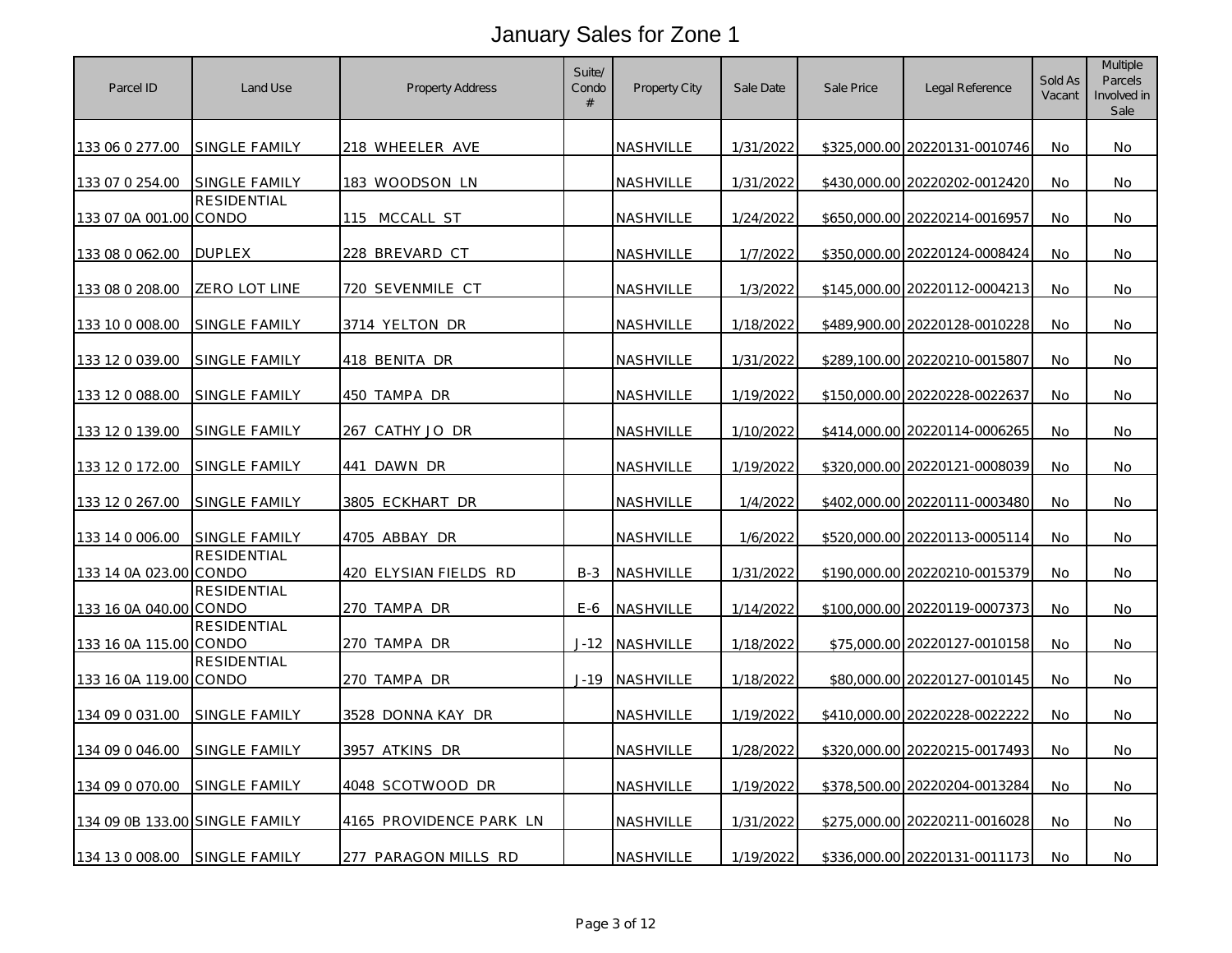| Parcel ID              | Land Use             | <b>Property Address</b> | Suite/<br>Condo<br># | Property City    | Sale Date | Sale Price | Legal Reference                 | Sold As<br>Vacant | Multiple<br>Parcels<br>Involved in<br>Sale |
|------------------------|----------------------|-------------------------|----------------------|------------------|-----------|------------|---------------------------------|-------------------|--------------------------------------------|
| 146 11 0 122.00        | <b>SINGLE FAMILY</b> | 519 CRIEVE RD           |                      | <b>NASHVILLE</b> | 1/6/2022  |            | \$1,200,000.00 20220112-0003825 | No.               | No.                                        |
| 146 16 0 153.00        | SINGLE FAMILY        | 5201 SMARTT DR          |                      | NASHVILLE        | 1/5/2022  |            | \$560,000.00 20220114-0005907   | No.               | No                                         |
| 147 01 0 195.00        | SINGLE FAMILY        | 610 HARDING PL          |                      | <b>NASHVILLE</b> | 1/26/2022 |            | \$325,000.00 20220208-0014500   | No.               | No.                                        |
| 147 01 0 265.00        | SINGLE FAMILY        | 4800 DANBY DR           |                      | NASHVILLE        | 1/3/2022  |            | \$510,000.00 20220110-0002811   | <b>No</b>         | No                                         |
| 147 02 0 159.00        | <b>SINGLE FAMILY</b> | 455 COVENTRY DR         |                      | NASHVILLE        | 1/13/2022 |            | \$400,000,00 20220127-0010112   | No.               | No.                                        |
| 147 02 0B 022.00 CONDO | <b>RESIDENTIAL</b>   | 550 HARDING PL          |                      | B-102 NASHVILLE  | 1/14/2022 |            | \$105,000.00 20220126-0009316   | No                | <b>No</b>                                  |
| 147 03 0B 094.00 CONDO | <b>RESIDENTIAL</b>   | 370 WALLACE RD          | $C-5$                | <b>NASHVILLE</b> | 1/4/2022  |            | \$139,000.00 20220112-0004195   | No.               | No.                                        |
| 147 03 0B 094.00 CONDO | RESIDENTIAL          | 370 WALLACE RD          | $C-5$                | <b>NASHVILLE</b> | 1/4/2022  |            | \$139,000.00 20220112-0004185   | <b>No</b>         | No                                         |
| 147 04 0 012.00        | SINGLE FAMILY        | 4822 HOPEDALE DR        |                      | NASHVILLE        | 1/14/2022 |            | \$420,000.00 20220119-0007221   | No                | No.                                        |
| 147 04 0 060.00        | <b>SINGLE FAMILY</b> | 299 WALLACE RD          |                      | <b>NASHVILLE</b> | 1/5/2022  |            | \$450,000.00 20220120-0007790   | No.               | No                                         |
| 147 06 0 002.00        | SINGLE FAMILY        | 208 GARRETT DR          |                      | NASHVILLE        | 1/28/2022 |            | \$300,000.00 20220210-0015400   | No.               | No.                                        |
| 147 07 0 148.00        | SINGLE FAMILY        | 4349 GOINS RD           |                      | NASHVILLE        | 1/10/2022 |            | \$275,000.00 20220128-0010253   | <b>No</b>         | <b>No</b>                                  |
| 147 07 0B 039.00 CONDO | <b>RESIDENTIAL</b>   | 4958 EDMONDSON PIKE     | 39                   | NASHVILLE        | 1/18/2022 |            | \$187,000.00 20220131-0010891   | No                | No                                         |
| 147 08 0 180.00        | <b>SINGLE FAMILY</b> | 217 FLORA MAXWELL RD    |                      | <b>NASHVILLE</b> | 1/18/2022 |            | \$210,000.00 20220131-0010942   | No.               | No.                                        |
| 147 14 0 012.00        | SINGLE FAMILY        | 5104 GREENTREE DR       |                      | NASHVILLE        | 1/10/2022 |            | \$430,000.00 20220120-0007819   | <b>No</b>         | No                                         |
| 147 14 0 184.00        | SINGLE FAMILY        | 493 WESTCREST DR        |                      | <b>NASHVILLE</b> | 1/31/2022 |            | \$310,000.00 20220214-0016586   | No.               | No.                                        |
| 147 14 0 188.00        | SINGLE FAMILY        | 490 WESTCREST DR        |                      | NASHVILLE        | 1/21/2022 |            | \$459,900.00 20220204-0013170   | No.               | No                                         |
| 147 15 0 094.00        | SINGLE FAMILY        | 520 WHISPERING HILLS DR |                      | <b>NASHVILLE</b> | 1/31/2022 |            | \$465,000.00 20220218-0019333   | No.               | No.                                        |
| 147 15 0 107.00        | SINGLE FAMILY        | 4909 MILLERWOOD DR      |                      | NASHVILLE        | 1/28/2022 |            | \$461,500.00 20220210-0015707   | <b>No</b>         | No                                         |
| 147 16 0 146.00        | SINGLE FAMILY        | 4911 PEARSON PL         |                      | NASHVILLE        | 1/13/2022 |            | \$340,000,00 20220216-0018007   | No                | No.                                        |
| 148 05 0F 002.00 CONDO | <b>RESIDENTIAL</b>   | 306 WILLARD DR          |                      | <b>NASHVILLE</b> | 1/28/2022 |            | \$400,000.00 20220215-0017167   | No                | No                                         |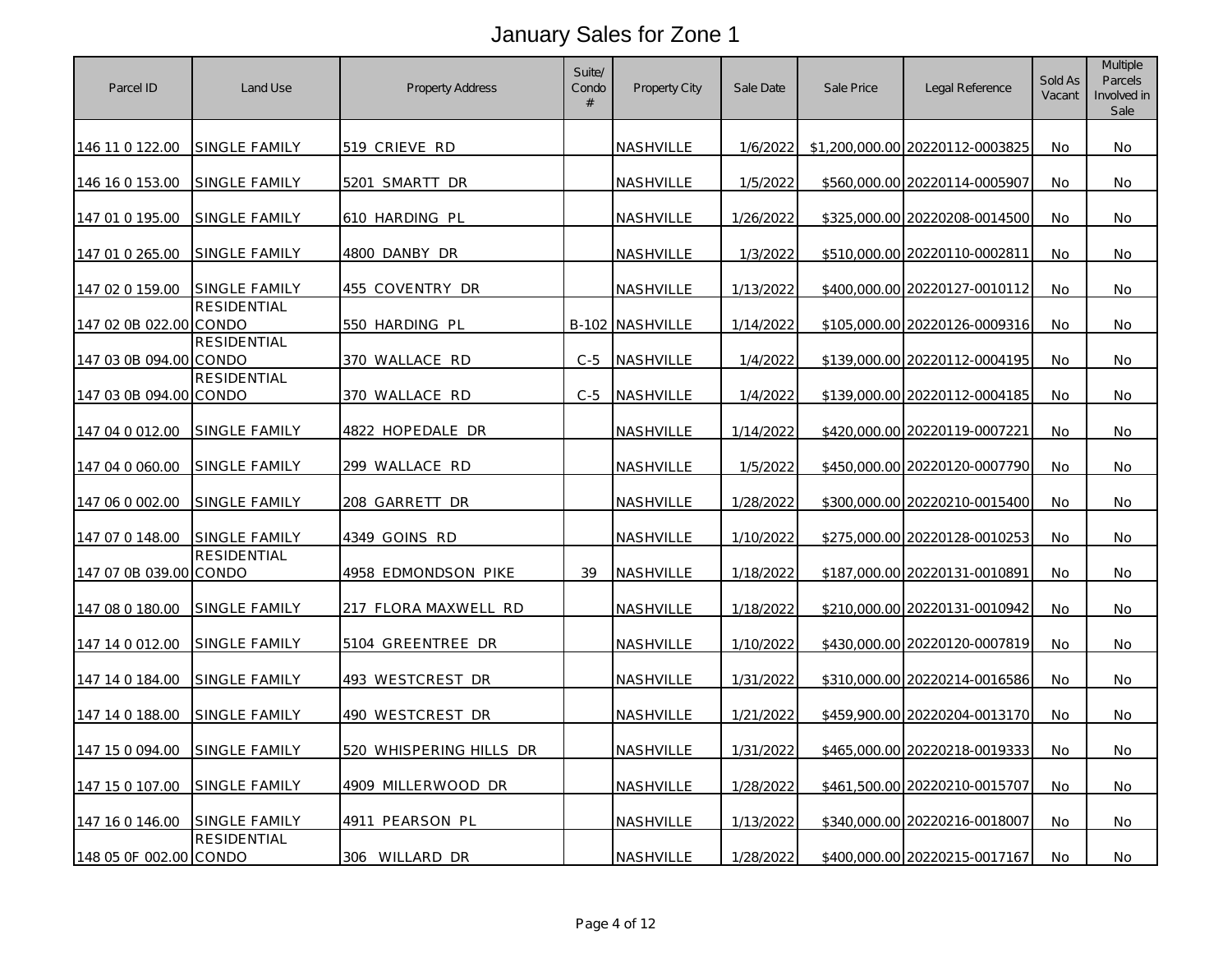| Parcel ID                      | Land Use           | <b>Property Address</b>     | Suite/<br>Condo<br># | Property City    | Sale Date | Sale Price | Legal Reference                 | Sold As<br>Vacant | Multiple<br>Parcels<br>Involved in<br>Sale |
|--------------------------------|--------------------|-----------------------------|----------------------|------------------|-----------|------------|---------------------------------|-------------------|--------------------------------------------|
| 148 09 0 137.00                | SINGLE FAMILY      | 3915 CREEKSIDE DR           |                      | NASHVILLE        | 1/26/2022 |            | \$305,000.00 20220214-0017087   | No.               | No                                         |
| 148 10 0 149.00                | SINGLE FAMILY      | 130 ANTON DR                |                      | NASHVILLE        | 1/28/2022 |            | \$345,000.00 20220131-0010751   | No.               | No                                         |
| 148 15 0 199.00                | SINGLE FAMILY      | 4116 EASTVIEW DR            |                      | NASHVILLE        | 1/31/2022 |            | \$130,000.00 20220202-0012539   | No.               | No                                         |
| 160 10 0A 018.00 SINGLE FAMILY |                    | 5333 HEATHERWOOD DR         |                      | <b>BRENTWOOD</b> | 1/11/2022 |            | \$750,000.00 20220113-0005254   | No                | No                                         |
| 160 14 0B 135.00 CONDO         | <b>RESIDENTIAL</b> | 5839 BRENTWOOD TRCE         |                      | <b>BRENTWOOD</b> | 1/24/2022 |            | \$285,000.00 20220131-0011109   | No.               | No.                                        |
| 160 14 0B 154.00 CONDO         | RESIDENTIAL        | 5858 BRENTWOOD TRCE         |                      | <b>BRENTWOOD</b> | 1/5/2022  |            | \$129,000.00 20220114-0005883   | No                | No                                         |
| 160 15 0A 071.00 CONDO         | RESIDENTIAL        | 211 HEARTHSTONE MANOR<br>LN |                      | <b>BRENTWOOD</b> | 1/27/2022 |            | \$442,500.00 20220214-0017080   | <b>No</b>         | No                                         |
| 160 16 0A 009.00 SINGLE FAMILY |                    | 904 MCGUIRE CT              |                      | <b>BRENTWOOD</b> | 1/11/2022 |            | \$730,000.00 20220124-0008641   | No                | No                                         |
| 161 01 0A 066.00 CONDO         | <b>RESIDENTIAL</b> | 5306 EDMONDSON PIKE         | 2                    | NASHVILLE        | 1/18/2022 |            | \$130,000.00 20220124-0008523   | No                | No                                         |
| 161 06 0 267.00                | <b>DUPLEX</b>      | 644 HUNTINGTON RIDGE DR     |                      | NASHVILLE        | 1/21/2022 |            | \$2,592,940.00 20220218-0018905 | No.               | Yes                                        |
| 161 06 0 268.00                | <b>DUPLEX</b>      | 648 HUNTINGTON RIDGE DR     |                      | NASHVILLE        | 1/21/2022 |            | \$2,592,940.00 20220218-0018905 | No.               | Yes                                        |
| 161 06 0 269.00                | <b>DUPLEX</b>      | 652 HUNTINGTON RIDGE DR     |                      | NASHVILLE        | 1/21/2022 |            | \$2,592,940.00 20220218-0018905 | No.               | Yes                                        |
| 161 06 0 270.00                | <b>DUPLEX</b>      | 656 HUNTINGTON RIDGE DR     |                      | NASHVILLE        | 1/21/2022 |            | \$2.592.940.00 20220218-0018905 | No.               | Yes                                        |
| 161 06 0 272.00                | <b>DUPLEX</b>      | 649 HUNTINGTON RIDGE DR     |                      | NASHVILLE        | 1/21/2022 |            | \$2,592,940.00 20220218-0018905 | No.               | Yes                                        |
| 161 06 0 273.00                | DUPLEX             | 645 HUNTINGTON RIDGE DR     |                      | NASHVILLE        | 1/21/2022 |            | \$2,592,940.00 20220218-0018905 | No                | Yes                                        |
| 161 06 0 274.00                | <b>DUPLEX</b>      | 641 HUNTINGTON RIDGE DR     |                      | NASHVILLE        | 1/21/2022 |            | \$2,592,940.00 20220218-0018905 | No                | Yes                                        |
| 161 06 0 275.00                | <b>DUPLEX</b>      | 637 HUNTINGTON RIDGE DR     |                      | NASHVILLE        | 1/21/2022 |            | \$2,592,940.00 20220218-0018905 | <b>No</b>         | Yes                                        |
| 161 06 0A 007.00 CONDO         | <b>RESIDENTIAL</b> | 1550 HAMDEN DR              |                      | NASHVILLE        | 1/21/2022 |            | \$387,000.00 20220202-0012230   | No.               | No                                         |
| 161 07 0 027.00                | SINGLE FAMILY      | 559 MCMURRAY DR             |                      | NASHVILLE        | 1/4/2022  |            | \$495,000.00 20220111-0003483   | No                | No                                         |
| 161 08 0 016.00                | SINGLE FAMILY      | 435 BREWER DR               |                      | NASHVILLE        | 1/7/2022  |            | \$594,500.00 20220128-0010268   | No                | No                                         |
| 161 09 0 066.00                | ZERO LOT LINE      | 421 HILL RD                 |                      | NASHVILLE        | 1/14/2022 |            | \$275,000.00 20220119-0007332   | No                | No                                         |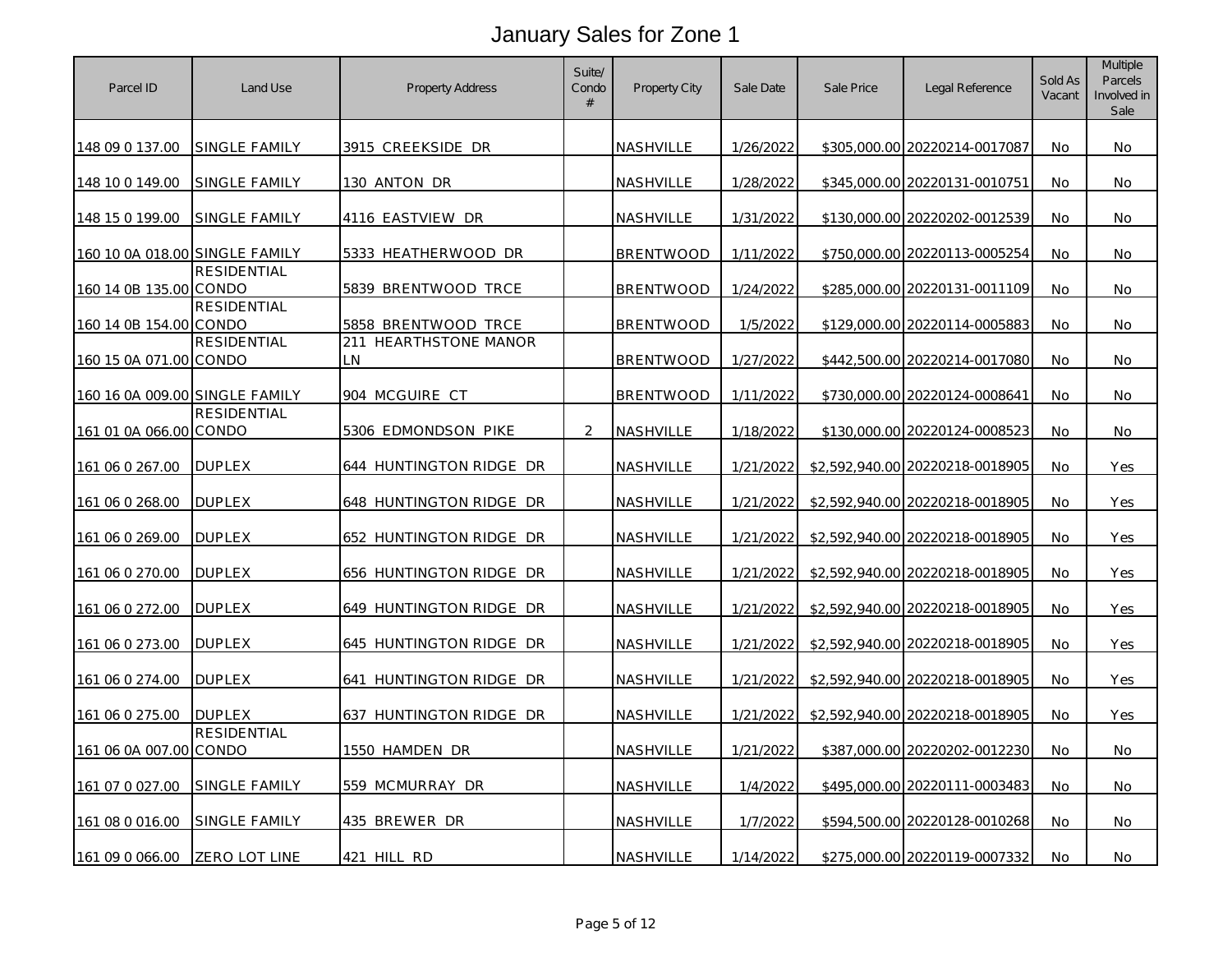| Parcel ID                      | Land Use             | <b>Property Address</b> | Suite/<br>Condo<br># | Property City    | Sale Date | Sale Price | Legal Reference               | Sold As<br>Vacant | Multiple<br>Parcels<br>Involved in<br>Sale |
|--------------------------------|----------------------|-------------------------|----------------------|------------------|-----------|------------|-------------------------------|-------------------|--------------------------------------------|
| 161 10 0B 056.00 SINGLE FAMILY |                      | 413 WINDSOR CT          |                      | NASHVILLE        | 1/31/2022 |            | \$200,000.00 20220214-0016696 | No                | No                                         |
| 161 11 0A 065.00 CONDO         | <b>RESIDENTIAL</b>   | 407 HUNTINGTON RIDGE DR |                      | <b>NASHVILLE</b> | 1/31/2022 |            | \$249.500.00 20220223-0020513 | No                | No.                                        |
| 161 11 0A 065.00 CONDO         | <b>RESIDENTIAL</b>   | 407 HUNTINGTON RIDGE DR |                      | NASHVILLE        | 1/31/2022 |            | \$215,000.00 20220211-0016074 | No                | No.                                        |
| 161 11 0C 013.00 CONDO         | RESIDENTIAL          | 334 YORKSHIRE CIR       |                      | NASHVILLE        | 1/12/2022 |            | \$230,000.00 20220124-0008347 | No                | No                                         |
| 161 14 0 019.00                | SINGLE FAMILY        | 15444 OLD HICKORY BLVD  |                      | <b>NASHVILLE</b> | 1/31/2022 |            | \$378,000.00 20220203-0012787 | No.               | No                                         |
| 161 16 0 006.00                | <b>SINGLE FAMILY</b> | 500 CEDARHILL<br>CT.    |                      | ANTIOCH          | 1/21/2022 |            | \$301,500.00 20220202-0012158 | No                | No                                         |
| 162 01 0 117.00                | SINGLE FAMILY        | 247 TUSCULUM RD         |                      | ANTIOCH          | 1/5/2022  |            | \$360,000.00 20220118-0006642 | No                | No.                                        |
| 162 01 0B 075.00 CONDO         | RESIDENTIAL          | 470 CLAIRCREST DR       |                      | ANTIOCH          | 1/24/2022 |            | \$160,000.00 20220224-0021127 | No                | No.                                        |
| 162 01 0E 018.00 SINGLE FAMILY |                      | 535 PARK CT             |                      | NASHVILLE        | 1/19/2022 |            | \$294,900.00 20220210-0015651 | No                | No                                         |
| 162 01 0E 025.00 SINGLE FAMILY |                      | 512 PARK CT             |                      | NASHVILLE        | 1/27/2022 |            | \$219,500.00 20220208-0014341 | No                | No.                                        |
| 162 02 0A 022.00 SINGLE FAMILY |                      | 5001 LUKER LN           |                      | ANTIOCH          | 1/20/2022 |            | \$360,000.00 20220204-0013458 | No                | No                                         |
| 162 02 0C 059.00 SINGLE FAMILY |                      | 5005 OLIVIA DR          |                      | ANTIOCH          | 1/12/2022 |            | \$350,000.00 20220114-0005935 | <b>No</b>         | No.                                        |
| 162 03 0 137.00                | SINGLE FAMILY        | 352 BART DR             |                      | <b>ANTIOCH</b>   | 1/11/2022 |            | \$172.700.00 20220125-0009007 | No                | No.                                        |
| 162 03 0 137.00                | SINGLE FAMILY        | 352 BART DR             |                      | <b>ANTIOCH</b>   | 1/28/2022 |            | \$206,800.00 20220210-0015679 | No                | No.                                        |
| 162 03 0 292.00                | SINGLE FAMILY        | 525 TUSCARORA DR        |                      | ANTIOCH          | 1/25/2022 |            | \$250,000.00 20220208-0014391 | No                | No                                         |
| 162 03 0 332.00                | SINGLE FAMILY        | 4919 BARELLA DR         |                      | <b>ANTIOCH</b>   | 1/11/2022 |            | \$350,000.00 20220120-0007839 | No                | No.                                        |
| 162 04 0 021.00                | SINGLE FAMILY        | 104 TOMARAND CT         |                      | ANTIOCH          | 1/28/2022 |            | \$235,000.00 20220214-0016761 | No                | No.                                        |
| 162 05 0 059.00                | SINGLE FAMILY        | 377 ASH GROVE DR        |                      | NASHVILLE        | 1/5/2022  |            | \$435,000.00 20220114-0005786 | No                | No.                                        |
| 162 05 0 083.00                | SINGLE FAMILY        | 5324 EULALA DR          |                      | NASHVILLE        | 1/27/2022 |            | \$340,000.00 20220209-0015241 | No                | No.                                        |
| 162 05 0C 004.00 CONDO         | <b>RESIDENTIAL</b>   | 5515 COUNTRY DR         | $\overline{4}$       | NASHVILLE        | 1/5/2022  |            | \$232,000.00 20220118-0007067 | No                | No.                                        |
| 162 05 0C 043.00 CONDO         | RESIDENTIAL          | 5515 COUNTRY DR         | 43                   | NASHVILLE        | 1/6/2022  |            | \$205,000.00 20220128-0010212 | No.               | No.                                        |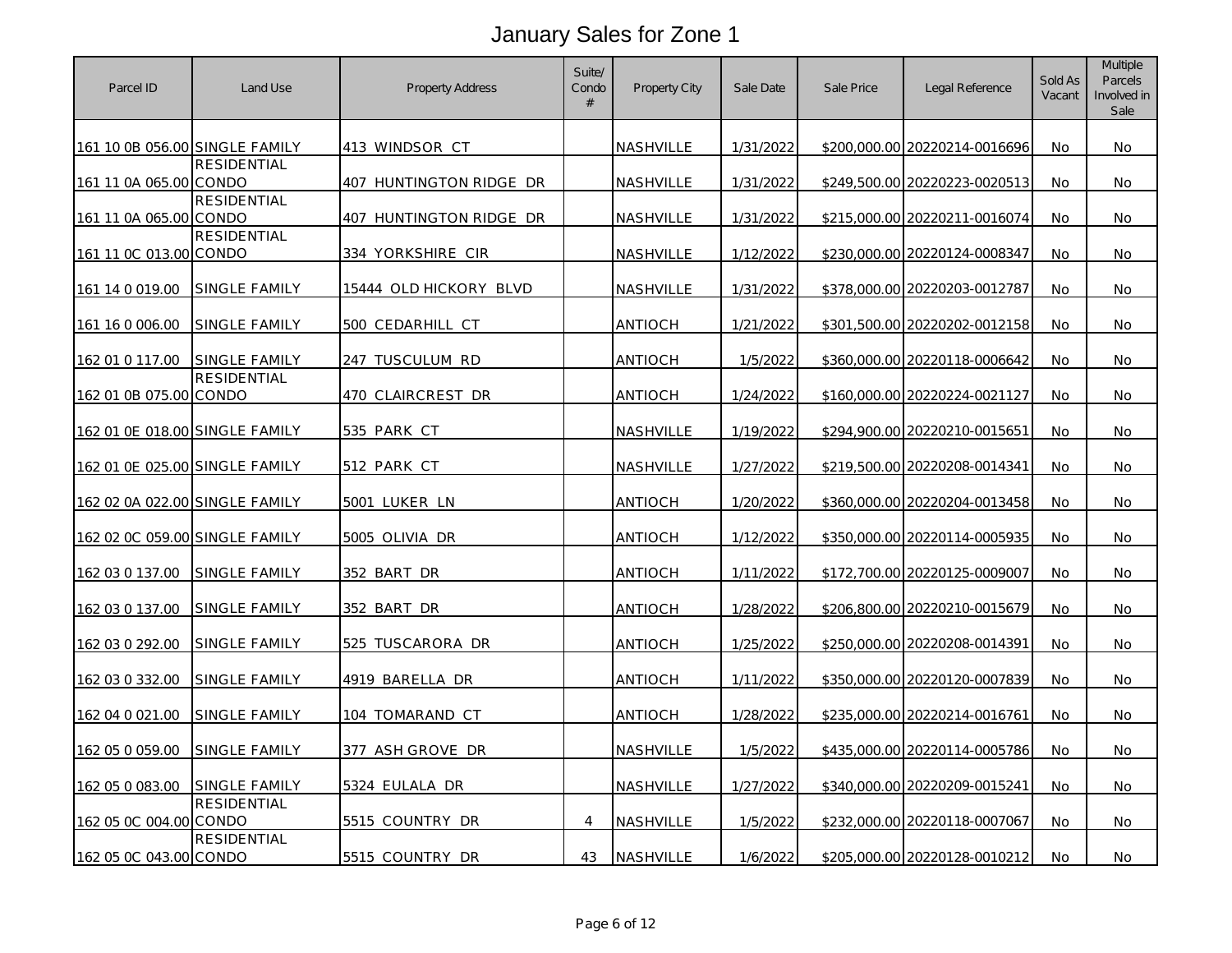| Parcel ID                      | Land Use                                    | <b>Property Address</b>      | Suite/<br>Condo<br># | Property City    | Sale Date | Sale Price | Legal Reference               | Sold As<br>Vacant | Multiple<br>Parcels<br>Involved in<br>Sale |
|--------------------------------|---------------------------------------------|------------------------------|----------------------|------------------|-----------|------------|-------------------------------|-------------------|--------------------------------------------|
| 162 06 0 251.00                | SINGLE FAMILY                               | 120 VALLEY GREEN DR          |                      | ANTIOCH          | 1/10/2022 |            | \$310,000.00 20220114-0005876 | No                | No                                         |
| 162 09 0A 098.00 CONDO         | <b>RESIDENTIAL</b>                          | 5510 COUNTRY DR              | 98                   | NASHVILLE        | 1/10/2022 |            | \$200,000.00 20220124-0008356 | No                | No.                                        |
| 162 09 0A 099.00 CONDO         | RESIDENTIAL                                 | 5510 COUNTRY DR              | 99                   | NASHVILLE        | 1/19/2022 |            | \$195,000.00 20220125-0008996 | No                | No                                         |
| 162 10 0 019.00                | SINGLE FAMILY                               | 605 BROOK DR                 |                      | <b>ANTIOCH</b>   | 1/28/2022 |            | \$307,000.00 20220224-0020944 | No                | No                                         |
| 162 10 0 180.00                | <b>SINGLE FAMILY</b>                        | 640 ROXANNE DR               |                      | <b>ANTIOCH</b>   | 1/21/2022 |            | \$257,000.00 20220202-0012206 | No                | No                                         |
| 162 12 0B 038.00 CONDO         | RESIDENTIAL                                 | 1345 BELL<br>RD              | 209                  | <b>ANTIOCH</b>   | 1/25/2022 |            | \$283,100.00 20220204-0013234 | <b>No</b>         | <b>No</b>                                  |
| 162 16 0 059.00                | <b>ZERO LOT LINE</b>                        | 1402 BELL TRACE DR           |                      | ANTIOCH          | 1/10/2022 |            | \$190,200.00 20220124-0008667 | No.               | No.                                        |
| 162 16 0 090.00                | ZERO LOT LINE                               | 1400 BELL TRACE DR           |                      | <b>ANTIOCH</b>   | 1/20/2022 |            | \$240,000.00 20220201-0011422 | <b>No</b>         | No.                                        |
| 171 02 0A 094.00 CONDO         | RESIDENTIAL                                 | 246 GLENSTONE CIR            |                      | <b>BRENTWOOD</b> | 1/21/2022 |            | \$394,000.00 20220201-0011565 | No                | No                                         |
| 171 03 0A 025.00 SINGLE FAMILY |                                             | 200 PRATT CT                 |                      | <b>BRENTWOOD</b> | 1/14/2022 |            | \$640,000.00 20220126-0009231 | <b>No</b>         | No.                                        |
| 171 03 0A 195.00 SINGLE FAMILY |                                             | 5429 FREDERICKSBURG WAY<br>W |                      | <b>BRENTWOOD</b> | 1/28/2022 |            | \$620,000.00 20220131-0010974 | No                | No.                                        |
| 171 03 0B 171.00 CONDO         | RESIDENTIAL                                 | 115 CARRIAGE CT              |                      | <b>BRENTWOOD</b> | 1/12/2022 |            | \$465,000.00 20220125-0008856 | No                | No                                         |
| 171 04 0A 029.00 SINGLE FAMILY |                                             | 5220 ALMADALE CIR            |                      | <b>BRENTWOOD</b> | 1/14/2022 |            | \$795,000.00 20220119-0007420 | No                | No.                                        |
| 171 04 0B 021.00 SINGLE FAMILY |                                             | 501 ALMADALE CT              |                      | <b>BRENTWOOD</b> | 1/14/2022 |            | \$636,800.00 20220127-0009948 | <b>No</b>         | No.                                        |
| 171 08 0A 084.00 SINGLE FAMILY |                                             | 1037 BEECH TREE LN           |                      | <b>BRENTWOOD</b> | 1/18/2022 |            | \$679,000.00 20220124-0008488 | No                | No                                         |
| 171 08 0A 101.00 SINGLE FAMILY |                                             | 705 POSTAL CT                |                      | <b>BRENTWOOD</b> | 1/20/2022 |            | \$720,000.00 20220124-0008508 | No                | No                                         |
| 172 01 0A 030.00 SINGLE FAMILY |                                             | 39 NICKLEBY DOWN             |                      | <b>BRENTWOOD</b> | 1/28/2022 |            | \$325,000.00 20210204-0016310 | No                | No.                                        |
| 172 03 0A 039.00 SINGLE FAMILY |                                             | 1212 PINEVIEW LN             |                      | NASHVILLE        | 1/7/2022  |            | \$348,000.00 20220202-0012607 | No                | No.                                        |
|                                | VACANT<br>172 08 0B 050.00 RESIDENTIAL LAND | 1837 CHAMPIONS DR            |                      | NASHVILLE        | 1/25/2022 |            | \$155,000.00 20220204-0013255 | Yes               | No.                                        |
| 172 09 0A 243.00 SINGLE FAMILY |                                             | 1133 BANBURY LN              |                      | <b>BRENTWOOD</b> | 1/7/2022  |            | \$675,000.00 20220118-0007043 | No.               | No                                         |
| 172 09 0B 036.00 SINGLE FAMILY |                                             | 3171 CHARLES PARK DR         |                      | NASHVILLE        | 1/21/2022 |            | \$600,000.00 20220214-0016366 | <b>No</b>         | No.                                        |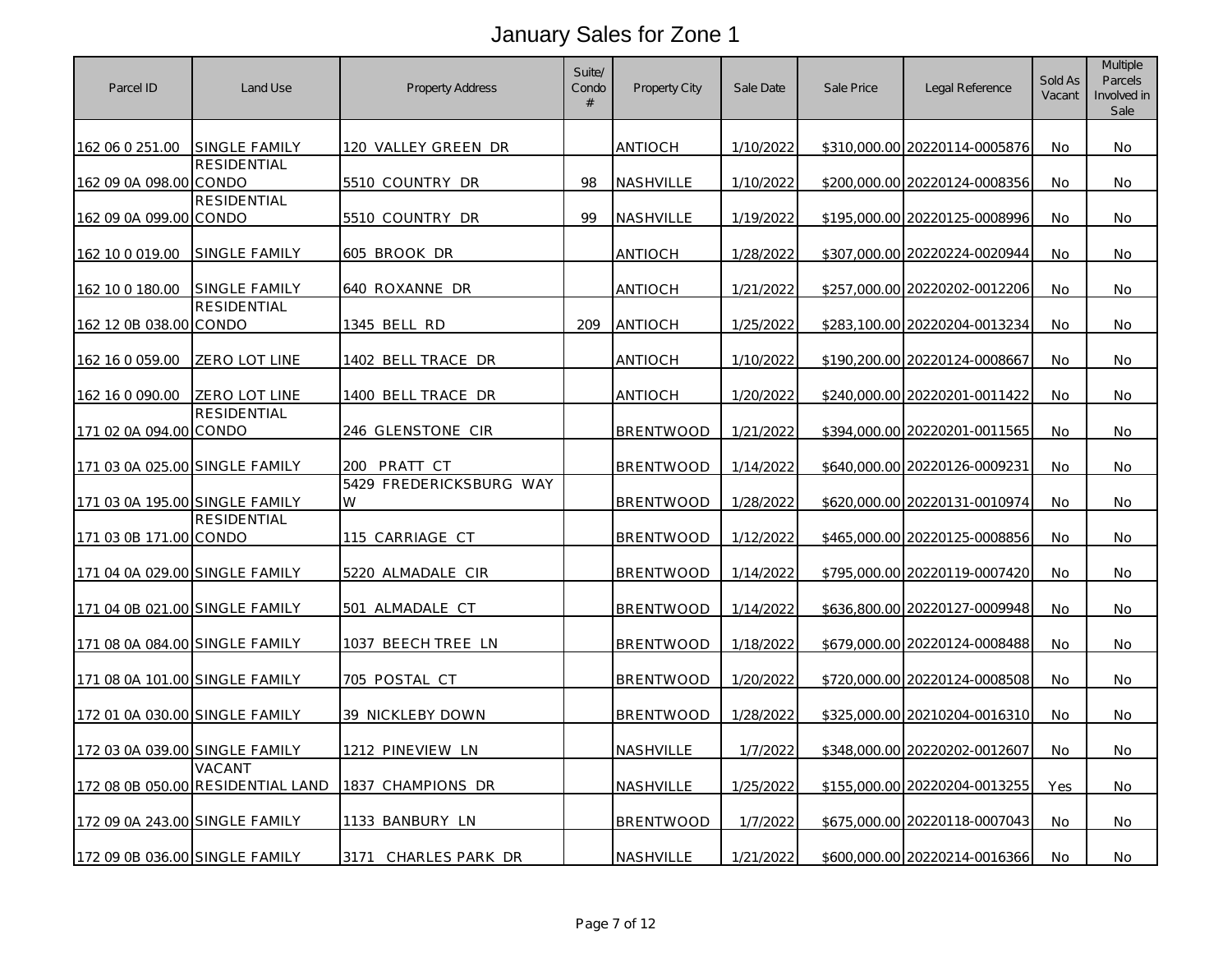| Parcel ID                      | Land Use             | <b>Property Address</b> | Suite/<br>Condo<br># | Property City    | Sale Date | Sale Price | Legal Reference                 | Sold As<br>Vacant | <b>Multiple</b><br>Parcels<br>Involved in<br>Sale |
|--------------------------------|----------------------|-------------------------|----------------------|------------------|-----------|------------|---------------------------------|-------------------|---------------------------------------------------|
| 172 10 0 008.00                | <b>SINGLE FAMILY</b> | 5065 MARC DR            |                      | <b>NASHVILLE</b> | 1/11/2022 |            | \$570,000.00 20220113-0005013   | No                | No                                                |
| 172 10 0A 002.00 SINGLE FAMILY |                      | 5504 BROOKSHIRE DR      |                      | NASHVILLE        | 1/6/2022  |            | \$610,000.00 20220118-0006389   | No                | No                                                |
| 172 10 0B 017.00 SINGLE FAMILY |                      | 6701 CHRISTIANSTED LN   |                      | <b>NASHVILLE</b> | 1/7/2022  |            | \$700,072.00 20220118-0006780   | No.               | No                                                |
| 172 10 0E 030.00 SINGLE FAMILY |                      | CERET ALY<br>524        |                      | NASHVILLE        | 1/12/2022 |            | \$675,000.00 20220121-0008237   | <b>No</b>         | No                                                |
| 172 11 0B 022.00 SINGLE FAMILY |                      | 6816 CHRISTIANSTED LN   |                      | <b>NASHVILLE</b> | 1/13/2022 |            | \$650,000,00 20220126-0009403   | No.               | No.                                               |
| 172 12 0D 015.00 CONDO         | <b>RESIDENTIAL</b>   | 7003 LENOX VILLAGE DR   | 5                    | NASHVILLE        | 1/18/2022 |            | \$240,000.00 20220119-0007375   | No.               | <b>No</b>                                         |
| 172 12 0D 416.00 CONDO         | <b>RESIDENTIAL</b>   | 7233 ALTHORP WAY        | 14                   | <b>NASHVILLE</b> | 1/31/2022 |            | \$260,000.00 20220202-0012498   | No.               | No                                                |
| 172 12 0D 477.00 SINGLE FAMILY |                      | 8108 VAN ANTWERP LN     |                      | NASHVILLE        | 1/27/2022 |            | \$380,000.00 20220210-0015768   | No                | No                                                |
| 172 12 0D 488.00 SINGLE FAMILY |                      | 8210 PERSIA WAY         |                      | NASHVILLE        | 1/14/2022 |            | \$315,000.00 20220203-0012940   | <b>No</b>         | No                                                |
| 172 13 0A 005.00 SINGLE FAMILY |                      | 6228 WILLIAMS GROVE DR  |                      | <b>BRENTWOOD</b> | 1/26/2022 |            | \$801.000.00 20220210-0015582   | No.               | No                                                |
| 172 14 0B 003.00 SINGLE FAMILY |                      | 4529 WINFIELD DR        |                      | NASHVILLE        | 1/28/2022 |            | \$700,000.00 20220131-0011088   | <b>No</b>         | No                                                |
| 172 14 0B 246.00 SINGLE FAMILY |                      | 6192 MT PISGAH RD       |                      | NASHVILLE        | 1/18/2022 |            | \$610,000.00 20220131-0010679   | No                | No                                                |
| 172 15 0A 152.00 SINGLE FAMILY |                      | 3805 BRYCE RD           |                      | NASHVILLE        | 1/20/2022 |            | \$474,000.00 20220201-0011850   | No                | No                                                |
| 173 04 0A 092.00 SINGLE FAMILY |                      | 429 BARKLEY CT          |                      | ANTIOCH          | 1/12/2022 |            | \$425,000.00 20220207-0014056   | No                | No                                                |
| 173 04 0A 178.00 SINGLE FAMILY |                      | 4952 ALEXIS DR          |                      | <b>ANTIOCH</b>   | 1/27/2022 |            | \$1,017,452.00 20220301-0023348 | No.               | No                                                |
| 173 04 0A 313.00 SINGLE FAMILY |                      | 800 OAK SPRINGS CT      |                      | ANTIOCH          | 1/14/2022 |            | \$455,000.00 20220128-0010461   | No.               | No                                                |
| 173 04 0A 345.00 SINGLE FAMILY |                      | 5736 SONOMA TRCE        |                      | ANTIOCH          | 1/4/2022  |            | \$458,000.00 20220202-0012308   | No                | No                                                |
| 173 05 0A 024.00 CONDO         | <b>RESIDENTIAL</b>   | 1854 SHAYLIN LOOP       |                      | ANTIOCH          | 1/28/2022 |            | \$282,500.00 20220202-0012364   | No.               | No                                                |
| 173 09 0A 075.00 SINGLE FAMILY |                      | 7732 PORTER HOUSE DR    |                      | NASHVILLE        | 1/19/2022 |            | \$359,000.00 20220131-0010697   | <b>No</b>         | <b>No</b>                                         |
| 173 09 0A 103.00 SINGLE FAMILY |                      | 610 ST JULES LN         |                      | <b>NASHVILLE</b> | 1/21/2022 |            | \$345,000.00 20220203-0012930   | No.               | No                                                |
| 173 09 0A 147.00 SINGLE FAMILY |                      | 6920 SUNNYWOOD DR       |                      | NASHVILLE        | 1/10/2022 |            | \$499,000.00 20220125-0008900   | No.               | No                                                |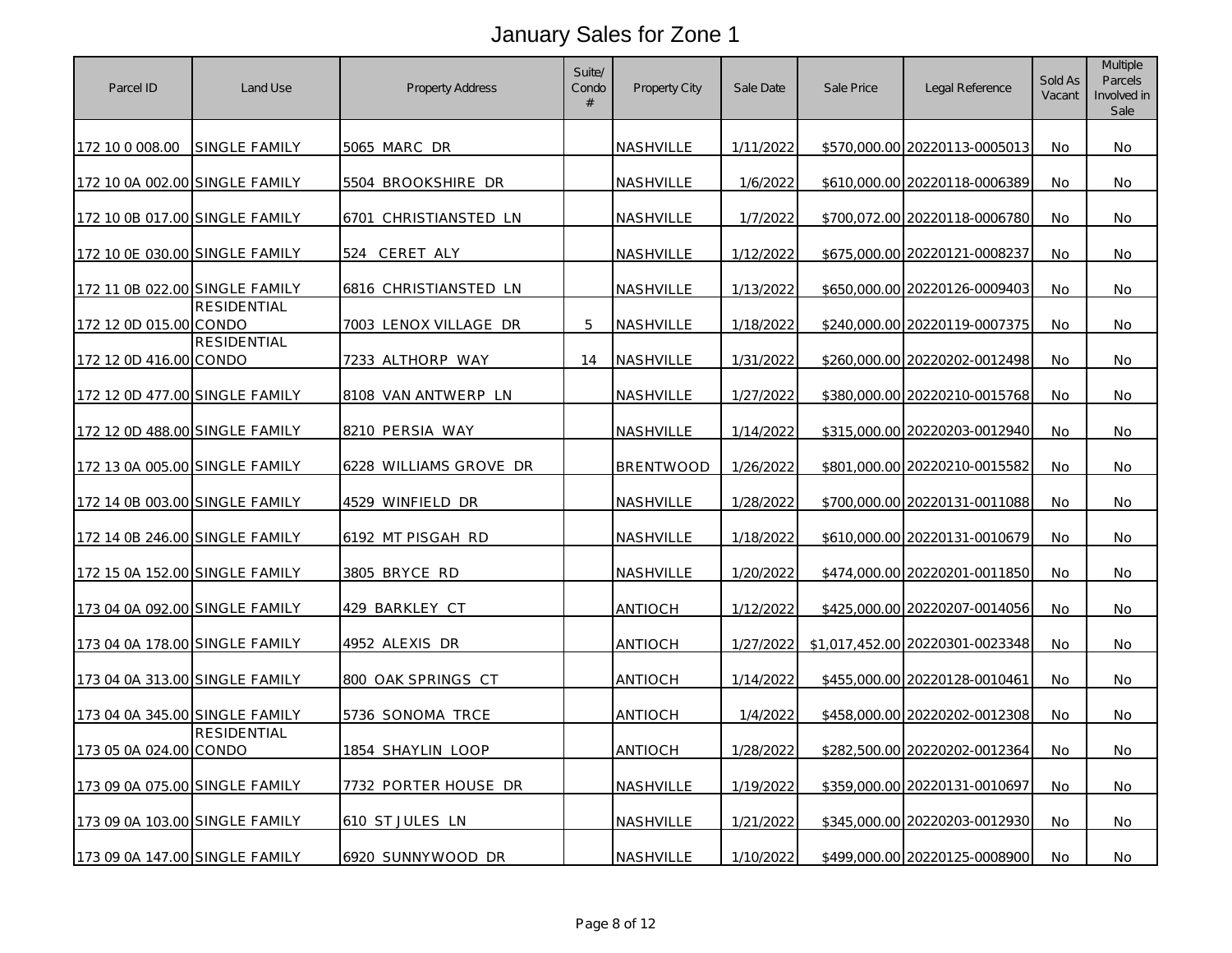| Parcel ID                      | Land Use                                    | Property Address        | Suite/<br>Condo<br># | Property City    | Sale Date | Sale Price | Legal Reference               | Sold As<br>Vacant | <b>Multiple</b><br>Parcels<br>Involved in<br>Sale |
|--------------------------------|---------------------------------------------|-------------------------|----------------------|------------------|-----------|------------|-------------------------------|-------------------|---------------------------------------------------|
| 173 09 0A 214.00 SINGLE FAMILY |                                             | 7752 PORTER HOUSE DR    |                      | NASHVILLE        | 1/27/2022 |            | \$541,703.00 20220207-0014038 | No.               | No.                                               |
| 173 09 0A 315.00 SINGLE FAMILY |                                             | 1014 LOXLEY DR          |                      | NASHVILLE        | 1/4/2022  |            | \$351,000.00 20220112-0003804 | No                | No.                                               |
| 173 09 0A 529.00 SINGLE FAMILY |                                             | 9032 RIGDEN MILL DR     |                      | NASHVILLE        | 1/26/2022 |            | \$380,800.00 20220210-0015424 | No.               | No.                                               |
| 173 09 0B 019.00 SINGLE FAMILY |                                             | 4105 BARNES COVE CT     |                      | ANTIOCH          | 1/20/2022 |            | \$480,000.00 20220209-0015310 | <b>No</b>         | No.                                               |
|                                | VACANT<br>173 10 0C 108.00 RESIDENTIAL LAND | 2609 LANDCREST CT       |                      | <b>NASHVILLE</b> | 1/24/2022 |            | \$100,000.00 20220131-0010822 | Yes               | No                                                |
| 173 10 0C 109.00               | VACANT<br><b>RESIDENTIAL LAND</b>           | LANDCREST CT<br>2605    |                      | NASHVILLE        | 1/27/2022 |            | \$100,000.00 20220131-0010839 | Yes               | No.                                               |
|                                | VACANT<br>173 10 0C 116.00 RESIDENTIAL LAND | 265<br>BLACKPOOL DR     |                      | NASHVILLE        | 1/24/2022 |            | \$100,000.00 20220131-0010811 | Yes               | No.                                               |
|                                | VACANT<br>173 10 0C 117.00 RESIDENTIAL LAND | 261<br>BLACKPOOL DR     |                      | <u>NASHVILLE</u> | 1/27/2022 |            | \$100,000.00 20220131-0010835 | Yes               | No.                                               |
| 173 16 0A 081.00 SINGLE FAMILY |                                             | 3645 COLES BRANCH DR    |                      | <b>ANTIOCH</b>   | 1/5/2022  |            | \$382,000.00 20220111-0003734 | No                | No.                                               |
| 174 01 0A 017.00 SINGLE FAMILY |                                             | 5588 HICKORY PARK DR    |                      | ANTIOCH          | 1/18/2022 |            | \$350,000.00 20220127-0009821 | No.               | No                                                |
| 174 01 0A 113.00 SINGLE FAMILY |                                             | 1121 SHIRE DR           |                      | <b>ANTIOCH</b>   | 1/11/2022 |            | \$347,200.00 20220131-0010700 | No                | No.                                               |
| 174 01 OC 124.00 SINGLE FAMILY |                                             | 1249 ANDUIN AVE         |                      | ANTIOCH          | 1/10/2022 |            | \$386,000.00 20220118-0006979 | No                | No                                                |
| 174 11 0A 476.00 SINGLE FAMILY |                                             | 1440 OHARA DR           |                      | ANTIOCH          | 1/10/2022 |            | \$340,000.00 20220118-0006393 | No                | No.                                               |
| 174 11 0B 043.00 SINGLE FAMILY |                                             | 4400 LUKE DR            |                      | ANTIOCH          | 1/18/2022 |            | \$425,000.00 20220124-0008519 | No                | No.                                               |
| 174 13 0A 140.00 SINGLE FAMILY |                                             | 775 EVENING AVE         |                      | ANTIOCH          | 1/11/2022 |            | \$460,000.00 20220120-0007783 | No                | <b>No</b>                                         |
| 180 02 0A 015.00 SINGLE FAMILY |                                             | 7209 HOLT RUN DR        |                      | NASHVILLE        | 1/14/2022 |            | \$568,000.00 20220119-0007414 | No                | No                                                |
| 180 02 0A 083.00 SINGLE FAMILY |                                             | 1241 BEECH HOLLOW DR    |                      | NASHVILLE        | 1/13/2022 |            | \$625,000.00 20220118-0006696 | No                | No                                                |
| 180 04 0A 118.00 SINGLE FAMILY |                                             | 944 CENTURY OAK DR      |                      | NASHVILLE        | 1/13/2022 |            | \$415,000.00 20220128-0010420 | <b>No</b>         | No                                                |
| 181 01 0B 214.00 SINGLE FAMILY |                                             | 4040 SWEETBERRY DR      |                      | NASHVILLE        | 1/18/2022 |            | \$530,000.00 20220119-0007377 | No                | No                                                |
| 181 01 0B 329.00 SINGLE FAMILY |                                             | 6593 SUNNYWOOD DR       |                      | NASHVILLE        | 1/14/2022 |            | \$515,000.00 20220119-0007500 | No.               | No                                                |
| 181 02 0A 045.00 CONDO         | RESIDENTIAL                                 | 8221 LENOX CREEKSIDE DR | 3                    | ANTIOCH          | 1/27/2022 |            | \$285,000.00 20220214-0016379 | No                | No                                                |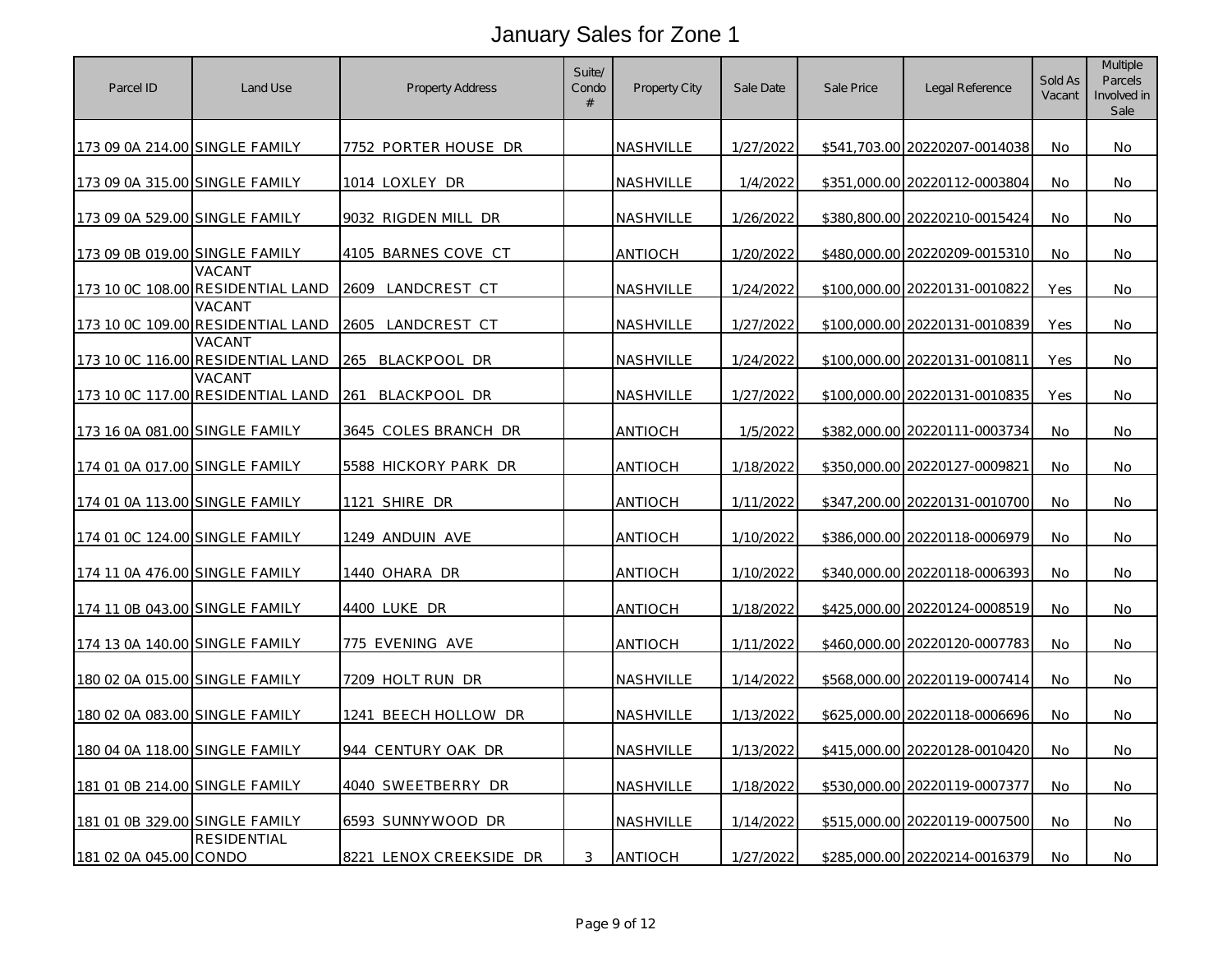| Parcel ID                      | Land Use                                    | Property Address     | Suite/<br>Condo<br># | Property City    | Sale Date | Sale Price | Legal Reference               | Sold As<br>Vacant | Multiple<br>Parcels<br>Involved in<br>Sale |
|--------------------------------|---------------------------------------------|----------------------|----------------------|------------------|-----------|------------|-------------------------------|-------------------|--------------------------------------------|
| 181 02 0A 094.00 CONDO         | <b>RESIDENTIAL</b>                          | 8411 CALLABEE WAY    | 10                   | ANTIOCH          | 1/19/2022 |            | \$191,000.00 20220131-0010809 | No                | No.                                        |
| 181 03 0A 095.00 SINGLE FAMILY |                                             | 6228 TUCKALEECHEE LN |                      | <b>ANTIOCH</b>   | 1/4/2022  |            | \$439,025.00 20220114-0006189 | No                | No.                                        |
| 181 06 0B 005.00 SINGLE FAMILY |                                             | 476 RED SUNSET CT    |                      | <b>BRENTWOOD</b> | 1/5/2022  |            | \$597,500.00 20220113-0004775 | No.               | No.                                        |
| 181 06 0B 031.00 SINGLE FAMILY |                                             | 455<br>RED SUNSET CT |                      | <b>BRENTWOOD</b> | 1/21/2022 |            | \$600,000.00 20220125-0009010 | <b>No</b>         | No                                         |
| 181 10 0E 005.00 CONDO         | <b>RESIDENTIAL</b>                          | 5101 ANDER DR        |                      | <b>BRENTWOOD</b> | 1/12/2022 |            | \$436,000.00 20220113-0005390 | No.               | No.                                        |
|                                | VACANT<br>181 11 0D 011.00 RESIDENTIAL LAND | 8056 WARBLER WAY     |                      | <b>BRENTWOOD</b> | 1/6/2022  |            | \$101,500.00 20220112-0004279 | Yes               | No.                                        |
| 181 11 0D 091.00 SINGLE FAMILY |                                             | WARBLER WAY<br>8081  |                      | <b>BRENTWOOD</b> | 1/24/2022 |            | \$101,500.00 20220125-0008930 | Yes               | No.                                        |
|                                | VACANT<br>181 11 0E 015.00 RESIDENTIAL LAND | 8072<br>WARBLER WAY  |                      | <b>BRENTWOOD</b> | 1/27/2022 |            | \$101,500.00 20220131-0010850 | Yes               | No.                                        |
| 181 14 0A 018.00 CONDO         | <b>RESIDENTIAL</b>                          | 8308 OAK KNOLL DR    |                      | <b>BRENTWOOD</b> | 1/14/2022 |            | \$370,000.00 20220124-0008697 | No                | No.                                        |
| 181 14 0A 084.00 CONDO         | RESIDENTIAL                                 | 8238 ROSSI RD        |                      | <b>BRENTWOOD</b> | 1/28/2022 |            | \$347,000.00 20220209-0014860 | No                | No.                                        |
| 181 15 0A 015.00 SINGLE FAMILY |                                             | 426 PORTSDALE DR     |                      | <b>BRENTWOOD</b> | 1/29/2022 |            | \$328,220.00 20220211-0015825 | <b>No</b>         | No.                                        |
| 181 15 0A 016.00 SINGLE FAMILY |                                             | PORTSDALE DR<br>428  |                      | <b>BRENTWOOD</b> | 1/27/2022 |            | \$332,380.00 20220210-0015373 | No                | No                                         |
| 181 15 0A 090.00 SINGLE FAMILY |                                             | 144 LENHAM DR        |                      | <b>BRENTWOOD</b> | 1/12/2022 |            | \$479,125.00 20220120-0007825 | No                | No.                                        |
| 181 15 0A 092.00 SINGLE FAMILY |                                             | 152 LENHAM DR        |                      | <b>BRENTWOOD</b> | 1/11/2022 |            | \$478,780.00 20220120-0007787 | No                | No                                         |
| 181 15 0A 156.00 SINGLE FAMILY |                                             | 149 LENHAM DR        |                      | <b>BRENTWOOD</b> | 1/27/2022 |            | \$474,975.00 20220209-0015142 | No                | No.                                        |
| 181 15 0A 165.00 SINGLE FAMILY |                                             | 113 LENHAM DR        |                      | <b>BRENTWOOD</b> | 1/13/2022 |            | \$503,540.00 20220127-0009759 | No                | No.                                        |
| 181 15 0A 168.00 SINGLE FAMILY |                                             | LENHAM DR<br>101     |                      | <b>BRENTWOOD</b> | 1/14/2022 |            | \$472,070.00 20220126-0009623 | No                | No.                                        |
| 181 15 0A 170.00 SINGLE FAMILY | VACANT                                      | 6414 PETTUS RD       |                      | <b>BRENTWOOD</b> | 1/7/2022  |            | \$625,000.00 20220113-0005378 | No                | No.                                        |
| 182 00 0 213.00                | RESIDENTIAL LAND                            | O PETTUS RD          |                      | ANTIOCH          | 1/24/2022 |            | \$175,000.00 20220202-0012471 | Yes               | <b>No</b>                                  |
| 182 02 0C 005.00 SINGLE FAMILY |                                             | 3236 HASKELL LN      |                      | ANTIOCH          | 1/13/2022 |            | \$382,085.00 20211214-0165191 | No                | No                                         |
| 182 02 0C 006.00 SINGLE FAMILY |                                             | 4101<br>CHAMBORD DR  |                      | ANTIOCH          | 1/26/2022 |            | \$401,555.00 20220127-0009936 | No                | No                                         |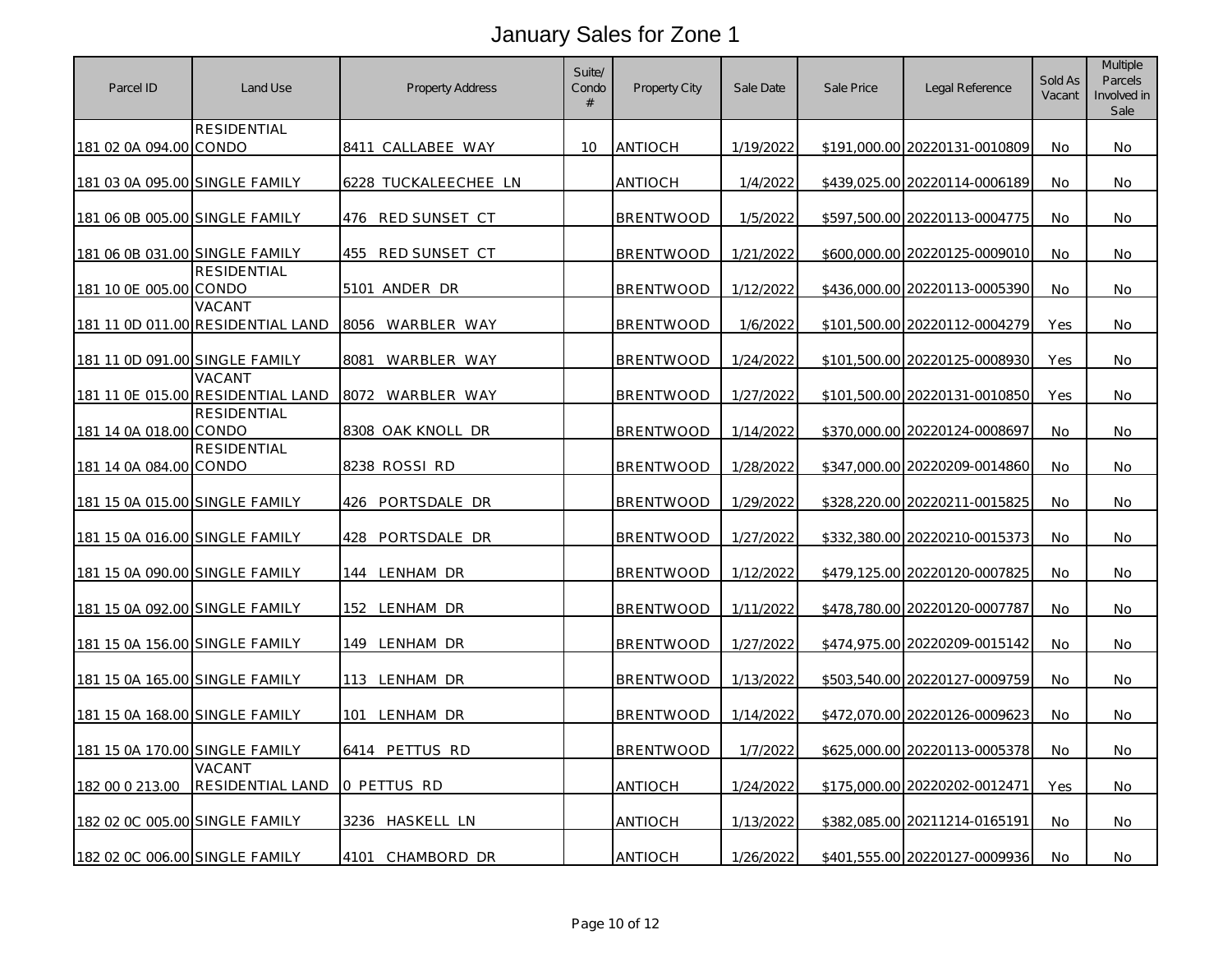| Parcel ID                             | Land Use                                    | <b>Property Address</b>    | Suite/<br>Condo<br># | <b>Property City</b> | Sale Date | Sale Price | Legal Reference               | Sold As<br>Vacant | Multiple<br>Parcels<br>Involved in<br>Sale |
|---------------------------------------|---------------------------------------------|----------------------------|----------------------|----------------------|-----------|------------|-------------------------------|-------------------|--------------------------------------------|
| 182 02 0C 007.00 SINGLE FAMILY        |                                             | 4105<br>CHAMBORD DR        |                      | ANTIOCH              | 1/31/2022 |            | \$374,060.00 20220202-0012289 | No                | No                                         |
|                                       | VACANT<br>182 02 0C 009.00 RESIDENTIAL LAND | 4113 CHAMBORD DR           |                      | ANTIOCH              | 1/31/2022 |            | \$255,000,00 20220202-0012276 | No                | Yes                                        |
|                                       | VACANT<br>182 02 0C 010.00 RESIDENTIAL LAND | 4117<br>CHAMBORD DR        |                      | ANTIOCH              | 1/11/2022 |            | \$255,000.00 20220118-0006574 | Yes               | Yes                                        |
|                                       | VACANT<br>182 02 0C 011.00 RESIDENTIAL LAND | 4121<br>CHAMBORD DR        |                      | ANTIOCH              | 1/11/2022 |            | \$255,000.00 20220118-0006574 | Yes               | Yes                                        |
|                                       | VACANT<br>182 02 0C 021.00 RESIDENTIAL LAND | 4161 CHAMBORD DR           |                      | <b>ANTIOCH</b>       | 1/31/2022 |            | \$255,000.00 20220202-0012276 | <b>No</b>         | Yes                                        |
| 182 02 0C 024.00 SINGLE FAMILY        |                                             | CHAMBORD DR<br>4120        |                      | <b>ANTIOCH</b>       | 1/31/2022 |            | \$255,000.00 20220202-0012276 | No.               | Yes                                        |
|                                       | VACANT<br>182 02 0C 037.00 RESIDENTIAL LAND | 2516 HASKELL DR            |                      | <b>ANTIOCH</b>       | 1/11/2022 |            | \$255,000.00 20220118-0006574 | Yes               | Yes                                        |
| 182 06 0A 118.00 SINGLE FAMILY        |                                             | 7016 LEGACY DR             |                      | ANTIOCH              | 1/4/2022  |            | \$365,000.00 20220114-0005874 | <b>No</b>         | <b>No</b>                                  |
| 182 12 0A 122.00 SINGLE FAMILY        |                                             | 7233 WILD APPLE CT         |                      | ANTIOCH              | 1/31/2022 |            | \$432,200.00 20220201-0011460 | No.               | No                                         |
| 182 15 0B 012.00 SINGLE FAMILY        |                                             | 1204 YELLOW HOP ALY        |                      | ANTIOCH              | 1/31/2022 |            | \$445,000.00 20220215-0017604 | No.               | No                                         |
| 182 15 0B 073.00 SINGLE FAMILY        |                                             | 2509<br>PRAIRIE HILL DR    |                      | ANTIOCH              | 1/21/2022 |            | \$464,600.00 20220202-0012608 | No.               | No                                         |
| 182 15 0B 107.00 SINGLE FAMILY        |                                             | 2032<br>NOTCHLEAF RD       |                      | ANTIOCH              | 1/19/2022 |            | \$443,890.00 20220128-0010589 | No                | No                                         |
| 182 15 0B 108.00 SINGLE FAMILY        |                                             | 2036 NOTCHLEAF RD          |                      | ANTIOCH              | 1/20/2022 |            | \$430,590.00 20220131-0011171 | No.               | No                                         |
| 182 15 0B 110.00 SINGLE FAMILY        |                                             | 2044<br>NOTCHLEAF RD       |                      | <b>ANTIOCH</b>       | 1/18/2022 |            | \$500,080.00 20220127-0009881 | No.               | No                                         |
| 182 15 0B 221.00 SINGLE FAMILY        |                                             | 3228 LONGSTALK RD          |                      | ANTIOCH              | 1/17/2022 |            | \$433,590.00 20211223-0169598 | No.               | No.                                        |
| 182 15 0B 222.00 SINGLE FAMILY        |                                             | 3224 LONGSTALK RD          |                      | <b>ANTIOCH</b>       | 1/21/2022 |            | \$484,590.00 20220211-0016098 | No                | No                                         |
| <u>183 05 0A 181.00 SINGLE FAMILY</u> |                                             | 4220 OCTOBER WOODS DR      |                      | <b>ANTIOCH</b>       | 1/18/2022 |            | \$452,000.00 20220127-0009974 | No                | No                                         |
| 183 05 0A 303.00 SINGLE FAMILY        |                                             | 5563 CRAFTWOOD DR          |                      | ANTIOCH              | 1/4/2022  |            | \$459,900.00 20220118-0006961 | No.               | No                                         |
| 186 03 0A 023.00 SINGLE FAMILY        |                                             | BURKITT COMMONS AVE<br>152 |                      | NOLENSVILLE          | 1/31/2022 |            | \$336,125.00 20220201-0011509 | <b>No</b>         | No.                                        |
| 186 03 0A 025.00 SINGLE FAMILY        |                                             | 156 BURKITT COMMONS AVE    |                      | NOLENSVILLE          | 1/28/2022 |            | \$445,800.00 20220131-0011062 | <b>No</b>         | No                                         |
| 186 03 0A 033.00 SINGLE FAMILY        |                                             | 817<br>BOLTON DR           |                      | NOLENSVILLE          | 1/11/2022 |            | \$416,600.00 20220111-0003749 | No                | No                                         |